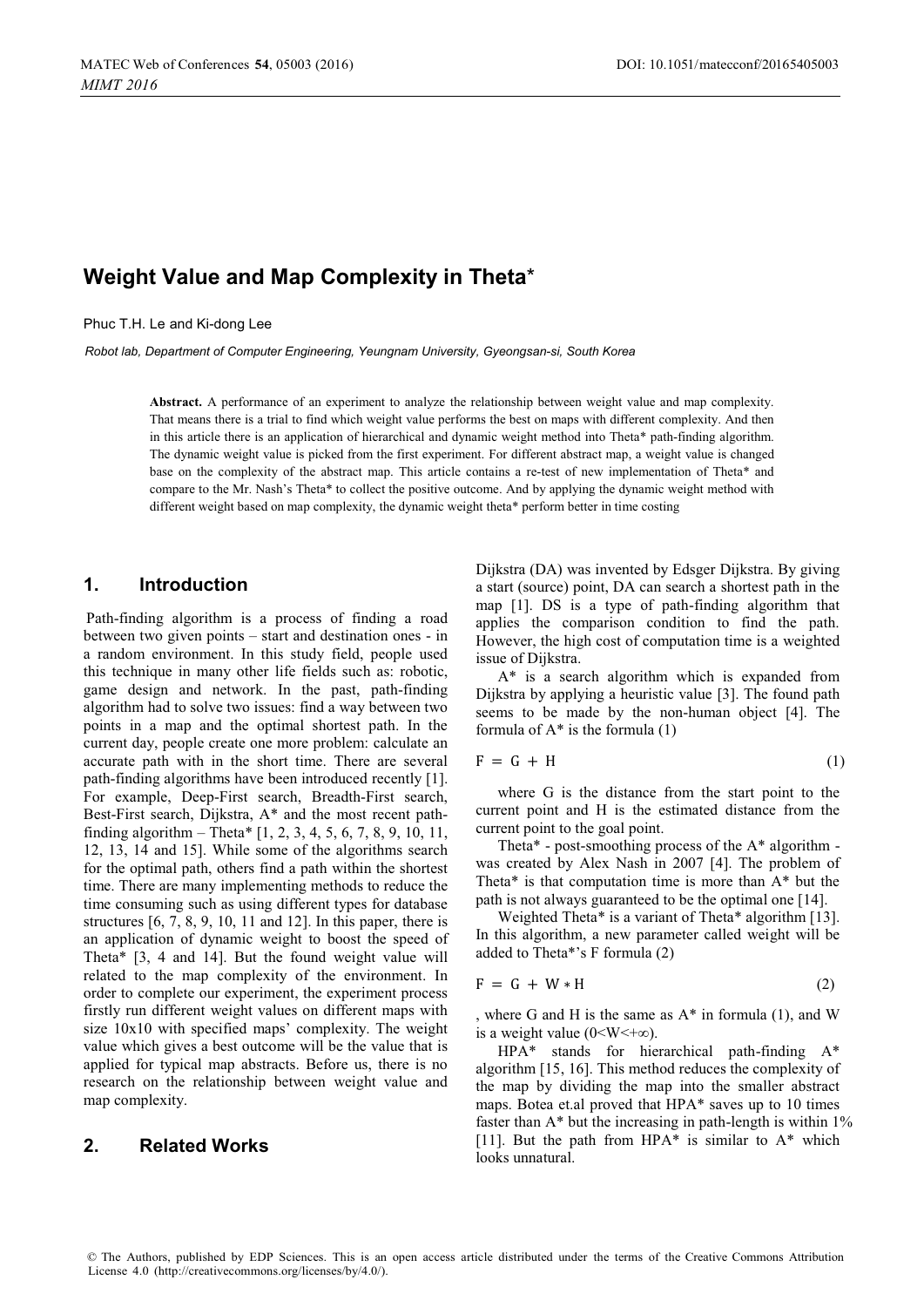In 2015, there is a research article which applied the dynamic weight and HPA\* method into Theta\* to reduce the time consuming [15].

However on these previous researches, there is no article defining a specific weight value on each type of map. Therefore, a performance of an analysis on the Theta\* determines the relationship between weight value and map complexity. From the collected results, a conclusion of a new version of Theta\* which can find the path in faster way comparing to the original Theta\* is drawn.

## **3. Specific Weight - Dynamic Weight Theta\***

The main idea of this article is to specify which weight value is good for a specific type of map. And when the abstract map matches to that type of map, then corresponding weight value is applied to that map. Moreover, a run on the dynamic weight theta\* on different sizes map is made. The big map is divided into smaller abstract maps with size 10 points x10 points. Then for each abstract map, a scan is made for the map's environment to detect its complexity and the use of statistic data to determine the applied weight value for that map area. By doing this, the value is determined the best for a specific type of map. Then a performance is made on the dynamic weight Theta\* in 12 cases.

In this paper, an application is created that user can pick a map containing obstacle points, a start point and goal point. The app is written in Java and tested on Intel Core 2 with 2GB Ram. In the app, a class in Java called Node, which has some properties: x, y represents the longitude and latitude position of the point in the grid map, color to present the status of the map such as: obstacle, goal, start, and path. In order to make these points are easier to see, there is an assignment of a certain size for a point (30 pixels). All of these points will be combined into a square 2D map size n. As in Fig. 1, the blue point has an arrow with the word "goal/ destination point" is a destination point. The green point has an arrow with the word "start point" is a start point. These points with white color are the free points that can be passed through. And the rest points in the map are these obstacles that can't be passed. This map is a point map type. And when the path is found by the application it is displayed a java window frame. On the result window, the found path is connected with series lines. All these points are belonged to the path found by the Theta\* algorithm. At each case, two pieces of information ae collected: the computation time of the process from the beginning of the process to the end of the process in milliseconds, and the path-length of the solution path, which is count by the sum of each path point's Euclidean distance to their parents.



**Figure 1**. Example of Map

#### **3.1 Weight on Specific Map Type**

The implemented dynamic weight Theta\* is called as "DW Theta\*." And a base for comparison is the original Theta\*, "Author Theta\*" from Nash et.al. [3, 4 and 14] On general, 30 different maps are used to evaluate the weight value. The main purpose of these activities is to figure out which what weighted value makes the algorithm perform the fastest in speed in which type of map complexity. In this article, the time unit is millisecond. At the beginning of our experiment, the "DW Theta\*" runs on 6 cases. In all the six cases the map sizes are always 10 points x 10 points, but the percentages of obstacle are increased from 0% to 50%. For each case, a test the algorithm is made on 5 different maps.

In the next experiment, there is a pick of many different types of map with same size (100 points: 10x10). The tested types of map includes: maps with 0% obstacles, maps with 10% obstacles, maps with 20% obstacles, maps with 30% obstacles, maps with 40% obstacles and maps with 50% obstacles. These test weight values are: 1, 2, 3, 5, 10 and 100. On each map the weighted Theta\* run with the same weight value from the beginning of the search to the end. The repeat this same test with the same map but with the different weight values is made. Then a collection of the data is made to determine which weight value is the best for this type of map. The test result can be found from these figures. The best weight value in case 1, 2 and 3 is 5. The best one in case 4 is 3. The best one in case 5 is 2 and best one in case 6 is 1. That means if the complexity of the abstract map is less than 30%, we use the weight value equals to 5. If the complexity of the abstract map is more than or equals to 30% but less than 40%, we use the weight value equals to 3. If the complexity of the abstract map is more than or equal to 40% but less than 50%, we use the weight value equals to 2. And if the complexity is greater than or equals to 50% the weight value is equal 1.

#### **3.2 Dynamic weighted Theta\***

In this experiment, square maps with size n x n, which is divided by 10 and has 0 in reminder, are used to perform the dynamic weight theta\* and divide the input map into smaller abstract map size (100 points: 10x10). For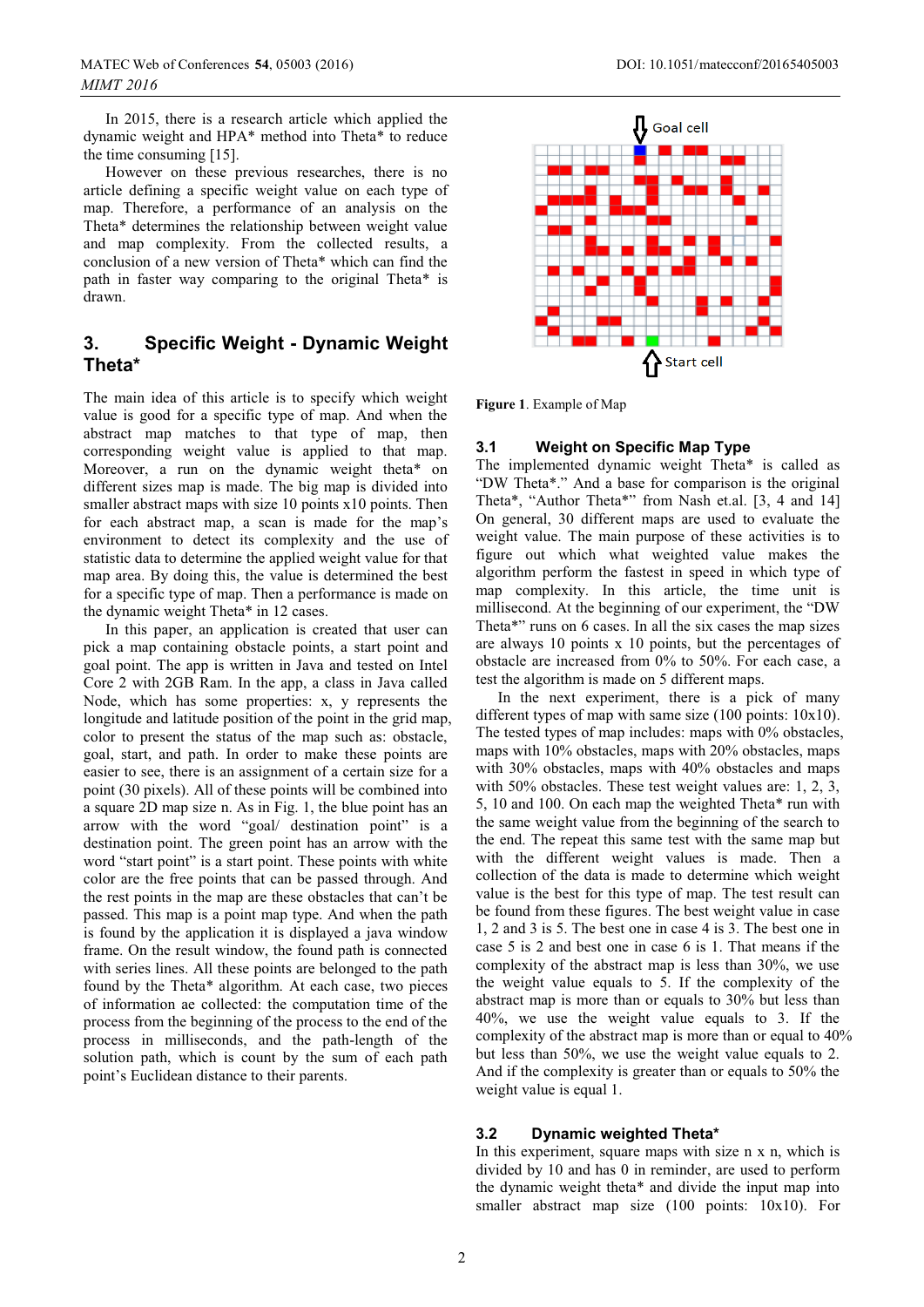example, if users input the map size 20x20(400 points), they have 4 abstract maps size 10x10(100 points each). The weight value of the abstract map is decided based on the complexity of that map. The complexity of the map is calculated by counting the percentage of number of obstacles on the total points of the abstract map. The two bellowing algorithms are tested with different cases: case 1 - map 20x20 with 30% obstacles, case 2 - map 30x30 with 30% obstacles, case 3 - map 40x40 with 30% obstacles, case 4 - map 50x30 with 30% obstacles, case 5 - map 20x20 with 40% obstacles, case 6 - map 30x30

with 40% obstacles, case 7 - map 40x40 with 40% obstacles, case 8 - map 50x30 with 40% obstacles, case 9 - map 20x20 with 50% obstacles, case 10 - map 30x30 with 50% obstacles, case  $11$  - map 40x40 with 50% obstacles and case 12 - map 50x30 with 50% obstacles.

After determining which value is the best for each type of map's complexity, a test on "DW Theta\*" is made once again to compare with the "author Theta\*" on different 12 cases as which are listed on the previous paragraph. And from all 12 cases, the positive data is collected to draw some conclusions.

**Table 1**. Time consuming in the first 6 cases

|                               | Case 1        | Case 2 | Case 3   | Case 4 | Case 5    | Case 6                |
|-------------------------------|---------------|--------|----------|--------|-----------|-----------------------|
| Author <sup>'</sup><br>Theta* | 6.66          | 10.73  | 5.69     | 18.18  | 1.1.      | 2.82                  |
| DW<br>Theta*                  | , O 1<br>1.01 | 2.63   | $0.82\,$ | 2.62   | $_{0.80}$ | 271<br>$\sim \cdot 1$ |

|               | Case 7 | Case 8 | Case 9 | Case 10 | Case 11       | Case 12 |
|---------------|--------|--------|--------|---------|---------------|---------|
| Author Theta* | 4.6    | 8.96   | 0.35   | 1.36    | 1.93          | 1.97    |
| DW Theta*     | 3.88   | 5.36   | 0.28   | 0.75    | -20<br>ے د. 1 | 0.85    |

**Table 2**. Time consuming in the last 6 cases

|                    | $\text{Case} 1$ | Case 2 | Case 3 | Case 4  | Case:  | $\text{Case } 6$ |
|--------------------|-----------------|--------|--------|---------|--------|------------------|
| Theta*<br>Author ' | 105.81          | 332.55 | 264.96 | 771.28  | 121.29 | 265.93           |
| DW Theta*          | .83.9           | 365.84 | 424.39 | 1201.98 | 142.1. | 318.17           |

#### **Table 3.** Path-length in the first 6 cases

**Table 4.** Path-length in the last 6 cases

|               | Case 7 | Case 8 | Case 9 | Case 10 | Case 1 <sub>1</sub> | Case 12 |
|---------------|--------|--------|--------|---------|---------------------|---------|
| Author Theta* | 595.95 | 525.61 | .14    | 373.36  | 316.94              | 811.82  |
| DW Theta*     | 950.54 | 640.24 | 197.16 | 547.53  | 405.16              | 1034.81 |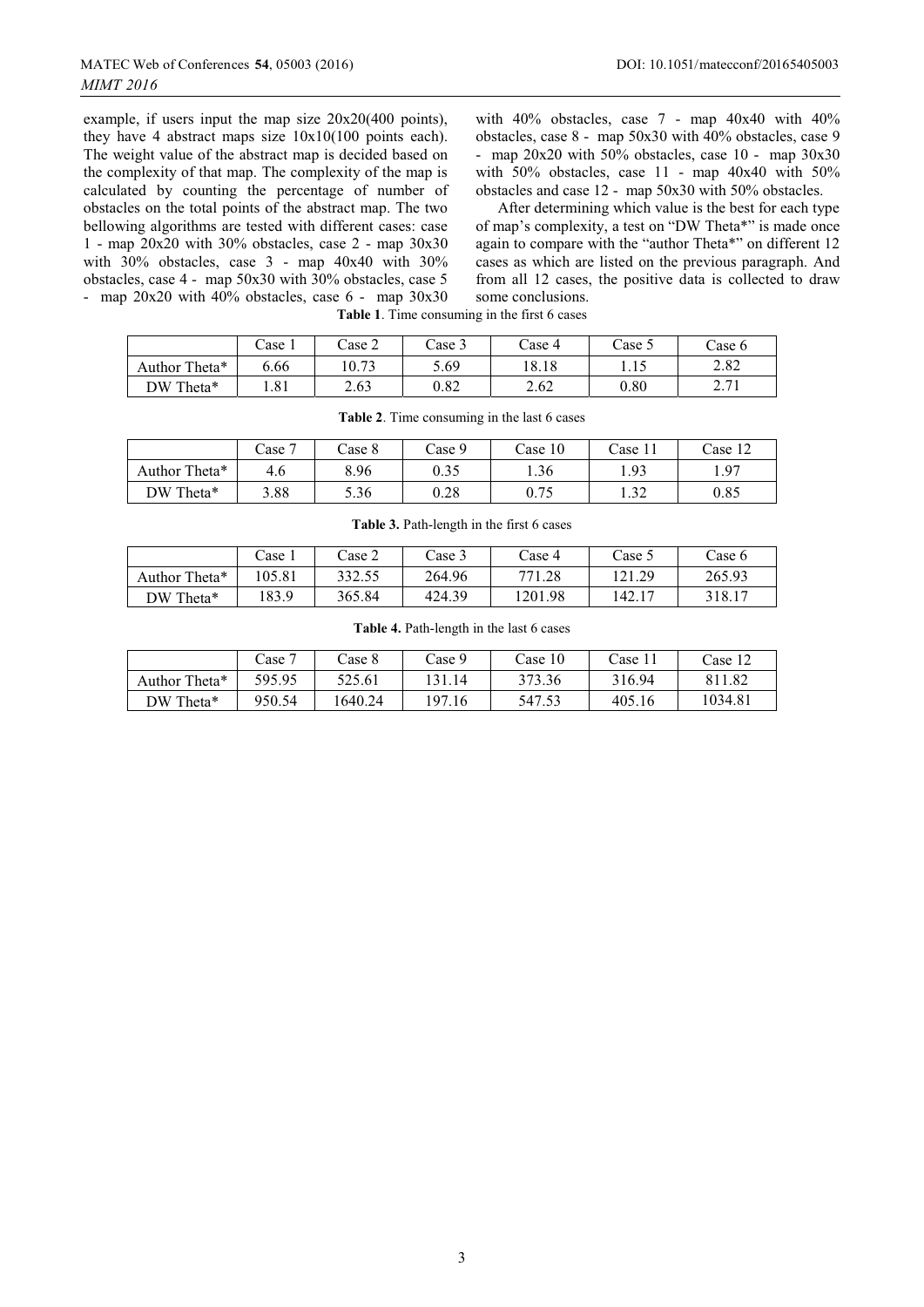#### **4. Experiment Results & Discussion**

At these figures 2 to 7, the x-axis represents for the timeconsuming, which is calculated in seconds; and the y-axis is used to express the weight values. From these figures 2 to 7, a conclusion is made to determine that the weight value which equals 5 makes the theta\* perform faster than other weight value with maps having a percentage of obstacles less than or equal 20%. And for the maps having a percentage of obstacles more than 20% but less than or equal 40%, the best weight value is 2. And finally, for the maps having a percentage of obstacles more than 40%, the best weight value is 1. There is no consideration for these maps with percentage of obstacles which are higher than 60% because these cases are hard to find a solution path. If there is an addition of a weight value which is greater than one into the calculation of F value the runtime will perform faster but the path is not optimal because of the increasing in its path-length. And if there is an addition of weight value which is smaller than one into the calculation of F value the runtime will perform slower but the path is closer-to-optimal because of the increasing in accuracy.

This experiments looks like the part of Nash et. al's research [4 and 14]. But instead of using the stable and unchanged weight value, there is a use of the dynamic weight values which depend on the map's complexity. There is an exchange between the path-length and time cost. In this paper, the dynamic weight is applied on different abstract maps but generally all these weight values are greater than 1. When the applied "DW Theta\*" algorithm is compared to the original Theta\* - "author Theta\*." The "DW Theta\*" algorithm performs faster than the "author Theta\*" in all 12 cases, as it is on table 1 and table 2. On the other hand, these solutions have their path-length be longer than the "author Theta\*" as table 3, Table 4. Nash et.al mentions that Theta\* - "author Theta\*" performs faster than weighted Theta\*. From the experiment, our Theta\* - a dynamic weight Theta\* performs faster the original Theta\*. To explain for this fact, the complexity of  $A^*$ , which is  $O(b^d)$ , where b is the average number of successors per state and d is the length of the solution, is analyzed. The number of successors in weighted A\* is reduced because when if user applies the weight, they limit many unsuitable cells. This fact cause the b in weight  $A^*$  is less than the  $A^*$ . This method might cause a drawback that it has an ability to eliminate the cell or point that should be included on the solution path. Therefore the d value might increase a lot and make the time.



Figure 2. Time costing in case 1 with 5 different maps



Figure 3. Time costing in case 2 with 5 different maps



**Figure 4.** Time costing in case 3 with 5 different maps



**Figure 5**. Time costing in case 4 with 5 different maps